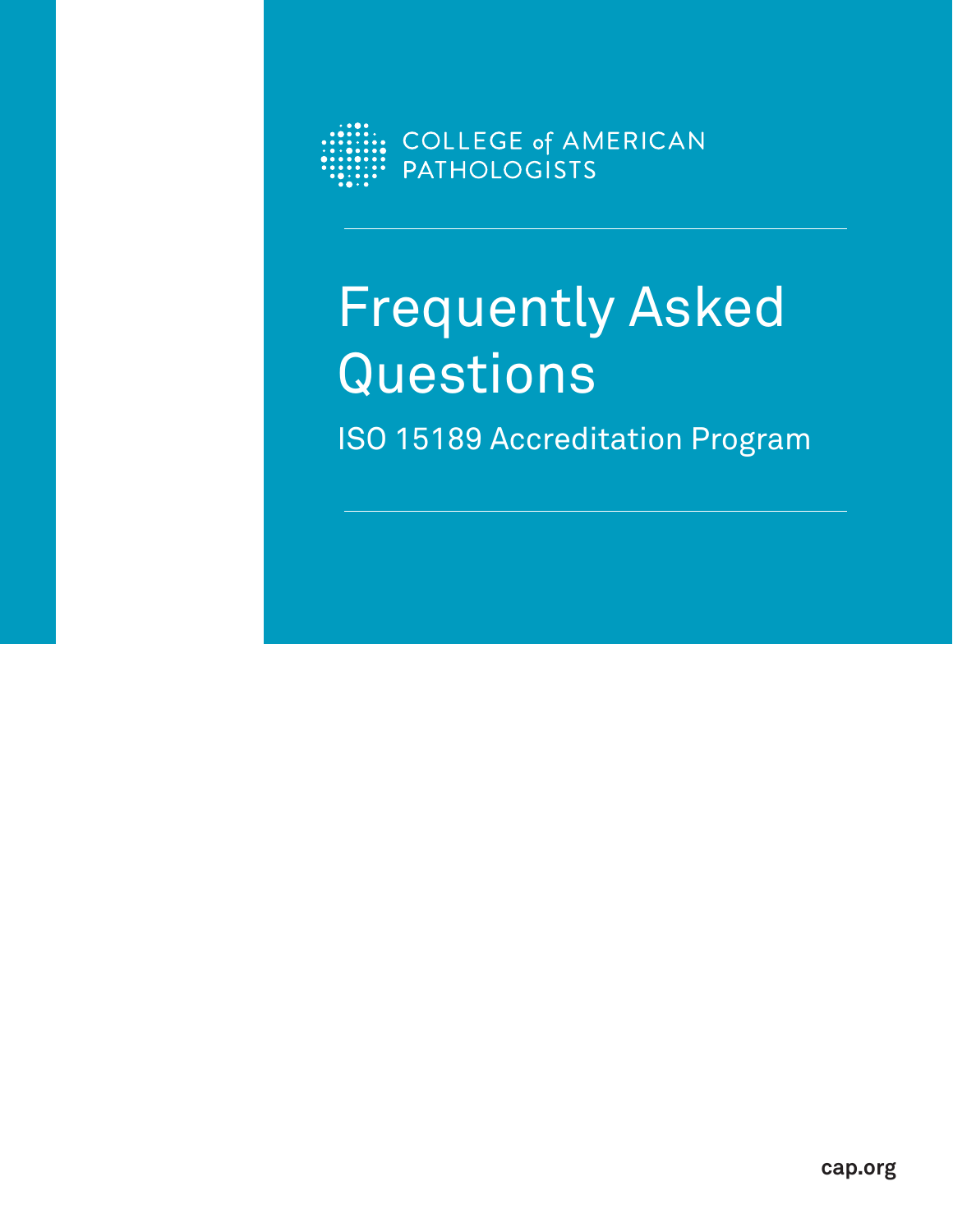

## **Contents**

## **ISO and the International Organization for Standardization**

What does "ISO" stand for? (page 3) What is the International Organization for Standardization? (page 3) What is a "standard"? (page 3)

## **ISO 15189**

What is ISO 15189? (page 3) What is a "quality management system"? (page 3) How widespread is ISO 15189? Is this accreditation program widely accepted? (page 4) How is ISO 15189 accreditation different from ISO 9001 certification? (page 4) What is the relationship of ISO 15189 and ISO/IEC 17025? (page 4)

## **The CAP's ISO 15189 Accreditation Program**

How long has the CAP been accrediting to ISO 15189? (page 4) Why did the CAP launch the accreditation program to ISO 15189? (page 4) What are the stages in the process of accreditation to ISO 15189? (page 5) How does the CAP ensure accurate evaluation of both QMS and technical issues in its ISO 15189 assessments? (page 6) What are the technical factors CAP assessors use in an ISO 15189 assessment? (page 6)

## **CAP's ISO 15189 Accreditation Program and the CAP Laboratory Accreditation Program**

How is the ISO 15189 Accreditation Program different from the current Laboratory Accreditation Program? (page 6)

Does this replace the CAP Laboratory Accreditation Program inspection? (page 7)

How does the timing of the ISO 15189 accreditation program assessment cycle differ from the current CAP Laboratory Accreditation Program inspection cycle? (page 7)

How will this influence the licensing or accreditation? Will CLIA accept accreditation to ISO in lieu of the usual accrediting as we do now? (page 7)

Is there a link to Centers for Medicare & Medicaid Services (CMS) for fees? (page 7)

What types of laboratories are eligible to participate in the CAP program? (page 7)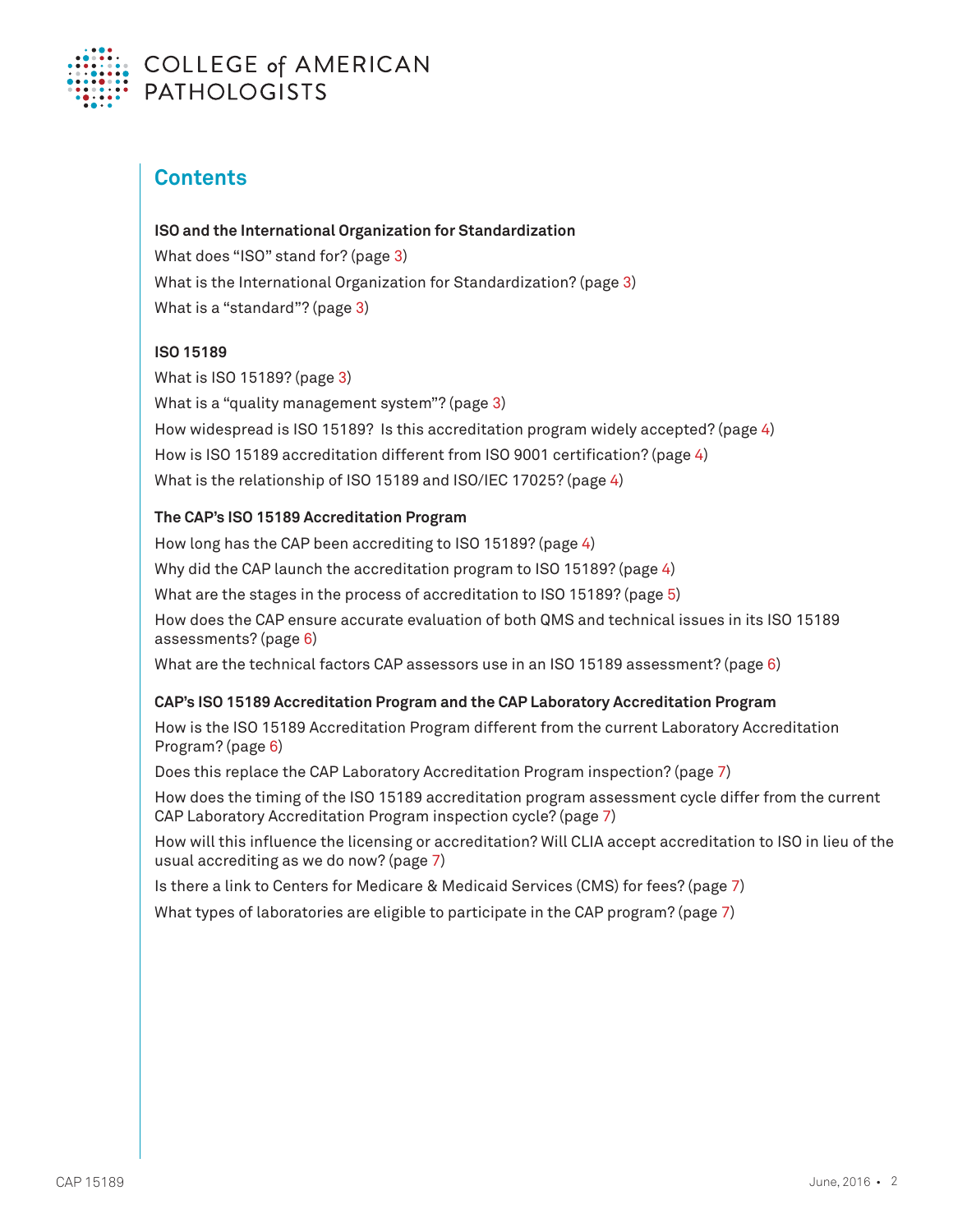

# **ISO and the International Organization for Standardization**

### **Q. What does "ISO" stand for?**

**A.** ISO is a word chosen by the International Organization for Standardization to refer to a set of standards that apply to all users equally. "ISO" is taken from the Greek word "isos," meaning equal, which is found in the English word "isosceles" (triangle).

In English, ISO has the same letters as the organization, but ISO is not an acronym.

#### **Q. What is the International Organization for Standardization?**

**A.** The International Organization for Standardization is a worldwide federation of national standards bodies from more than 140 countries, one from each country. It is a non-governmental organization established in 1947. The organization's mission is to promote the development of standardization to facilitate the international exchange of goods and services, and to develop cooperation in the spheres of intellectual, scientific, technological, and economic activity. Its work results in international agreements, which are published as international standards.

#### **Q. What is a "standard"?**

**A.** A standard is a guidance document to the state of art in a specific discipline or technical area developed through expert consensus. It can be thought of as a set of best practices that an organization agrees to adopt and live by. Standards set forth requirements that an organization must meet. Standards do not have the force of law except in those countries that incorporate the requirements into national law.

## **ISO 15189**

### **Q. What is ISO 15189?**

**A.** It is an international standard, based on ISO/IEC 17025 and ISO 9001, that specifies requirements for competency and quality that are particular to medical laboratories.

 ISO 15189 focuses on the continuum of care directly connected with improved patient safety, risk mitigation and operational efficiency.

 The International Organization for Standardization has released three versions of the standard. The first two were released in 2003 and 2007. In 2012, the organization released a revised and updated version of the standard, ISO 15189:2012 (Medical laboratories—Requirements for quality and competence). The standard is often referred to without the version, simply as "ISO 15189."

### **Q. What is a "quality management system"?**

- **A.** It is a set of interacting parts, functions and activities designed to insure quality in an organization's products and services. These parts, functions and activities typically include:
	- A well-planned set of processes for providing a good or service
	- Continual analysis and improvement of processes
	- Identifying and tracking metrics to monitor quality
	- Infrastructure (eg, quality manager, management review committee, internal auditors) and ongoing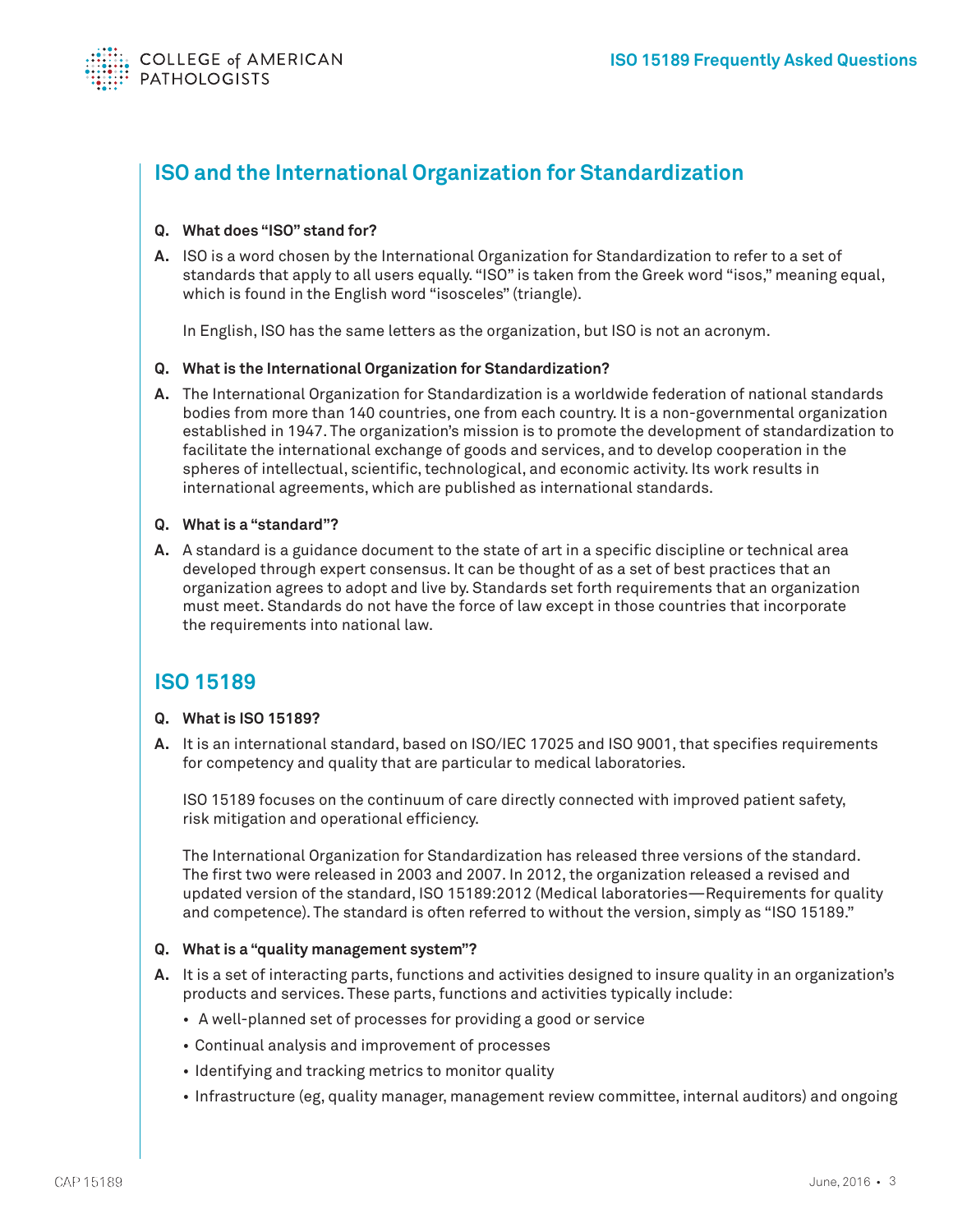

- **Q. How widespread is ISO 15189? Is this accreditation program widely accepted?**
- **A.** Currently ISO 15189 is an internationally recognized standard, with accreditation organizations offering ISO 15189 in over 50 countries. In some countries it is the standard by which laboratories are reimbursed. Although it is not currently a standard in the US, the CAP believes that it will further support the goals of a laboratory that is working to achieve best practices in quality management systems.

#### **Q. How is ISO 15189 accreditation different from ISO 9001 certification?**

**A.** ISO 9001 is a certification/registration of a quality management system and is intentionally very generic.

 ISO 15189 incorporates the essential elements of ISO 9001 and adds technical competency factors relevant to medical laboratories. Its primary application is to improve the structure and function of medical laboratories. The accreditation (as opposed to a registration) includes both the certification of the QMS and the evaluation of the competency of the laboratory functions.

| <b>ISO 9001 Standard</b>                                                                                             | ISO 15189 Standard                                                                                                                            |
|----------------------------------------------------------------------------------------------------------------------|-----------------------------------------------------------------------------------------------------------------------------------------------|
| Best fits generic client/provider arrangements<br>Commonly used in manufacturing industry and<br>commercial services | Designed specifically for clinical and medical laboratories                                                                                   |
| Provides confidence about the organization's<br>QMS                                                                  | Includes QMS elements, but also assesses a laboratory's<br>technical competence and its ability to provide reliable<br>and accurate test data |

 If a potential CAP 15189 client already has an ISO 9001 registration, the decision to keep both the 9001 and 15189 is one that each individual laboratory must make based at a minimum on the value added of each standard, customer requirements, industry requirements, and any applicable regulatory requirements.

#### **Q. What is the relationship of ISO 15189 and ISO/IEC 17025?**

**A.** ISO 15189 is the medical laboratory version of ISO/IEC 17025 (General requirements for the competence of testing and calibration laboratories).

## **The CAP's ISO 15189 Accreditation Program**

- **Q. How long has the CAP been accrediting to ISO 15189?**
- **A.** Since the fall of 2008. At that time, the CAP launched the program based on the ISO 15189:2007 standard.
- **Q. Why did the CAP launch the accreditation program to ISO 15189?**
- **A.** The CAP's program was developed to help reinforce the ISO goals and standards while supporting CAP's mission of advocating excellence in the practice of pathology and laboratory medicine. The CAP was also a significant contributor to the development of the ISO 15189 standard.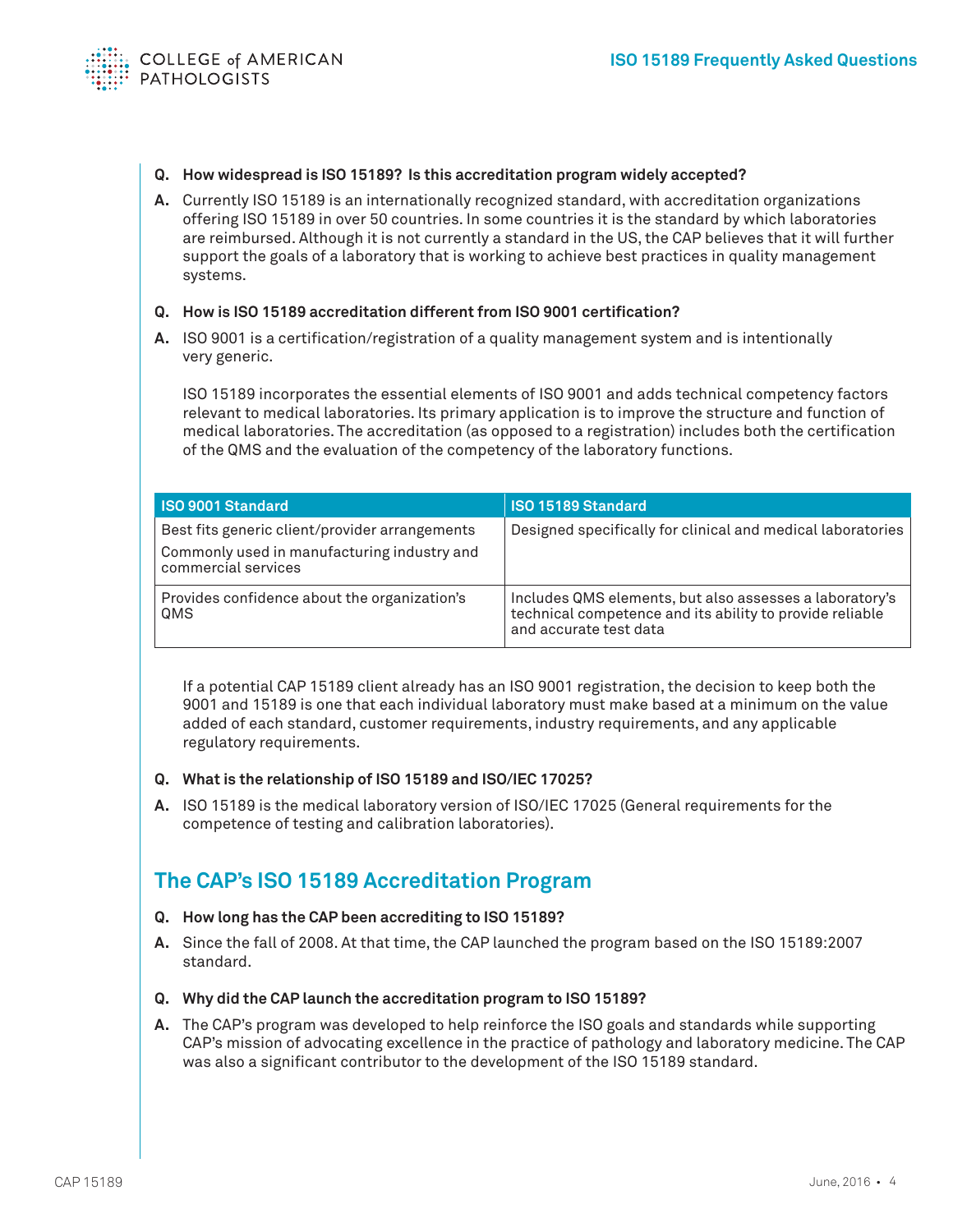

## **Q. What are the stages in the process of accreditation to ISO 15189?**

**A.** The stages are as follows:



| <b>STAGE</b>                             | <b>WHO</b><br><b>DOES IT</b> | <b>ACTIVITY</b>                                                                                                                                                                                                                                       |
|------------------------------------------|------------------------------|-------------------------------------------------------------------------------------------------------------------------------------------------------------------------------------------------------------------------------------------------------|
| <b>Get Started</b>                       | Laboratory                   | Purchase the ISO 15189 standard, obtain educational resources from the<br>CAP, and gain stakeholder commitment for the project.                                                                                                                       |
|                                          |                              | The laboratory fills out the application form, and sends it to the CAP, along<br>with the requested documentation.                                                                                                                                    |
| Application<br>Submission                | Laboratory                   | Note: Once the application is complete, the CAP assigns a lead assessor, who<br>guides the laboratory through the subsequent steps to become accredited to<br>ISO 15189.                                                                              |
| <b>Desk Review</b>                       | CAP                          | The CAP conducts an offsite review of documents the laboratory has<br>submitted. The purpose is to study the QMS, look for major issues in the<br>documentation, and evaluate the laboratory's readiness for the accreditation<br>assessment.         |
| <b>Internal Audit</b>                    | Laboratory                   | The laboratory performs at least one internal audit of its QMS against the<br>ISO 15189 standard. This must be done before the on-site accreditation<br>assessment.                                                                                   |
| Gap<br>Assessment<br>(On-site)           | Laboratory<br>& CAP          | The CAP performs a detailed on-site assessment of the QMS and technical<br>competency. This helps the laboratory identify holes in the system and<br>scope the work required for accreditation.                                                       |
| Pre Assess-<br>ment (On-site)            | Laboratory<br>& CAP          | The CAP performs a one-day on-site review of progress after the gap<br>assessment to assess the laboratory's readiness for the accreditation<br>assessment.                                                                                           |
| Accreditation<br>Assessment<br>(On-site) | Laboratory<br>& CAP          | The CAP performs a detailed review of the laboratory's QMS and technical<br>competency. The output of the assessment is a report of the level of<br>conformance. Subsequently, the assessors make a recommendation to the<br>accreditation committee. |
| Accreditation<br>Decision                | CAP                          | The CAP 15189 Accreditation Committee reviews the assessor report,<br>documentation, and corrective action reports. The committee votes on<br>whether to accredit.                                                                                    |
| Surveillance 1<br>(Management)           | Laboratory<br>& CAP          | The CAP performs a review of the laboratory's QMS from the standpoint<br>of ISO 15189 Section 4, Management Requirements.                                                                                                                             |
| Surveillance 2<br>(Technical)            | Laboratory<br>& CAP          | The CAP performs a review of the laboratory's QMS from the standpoint of<br>ISO 15189 Section 5, Technical Requirements.                                                                                                                              |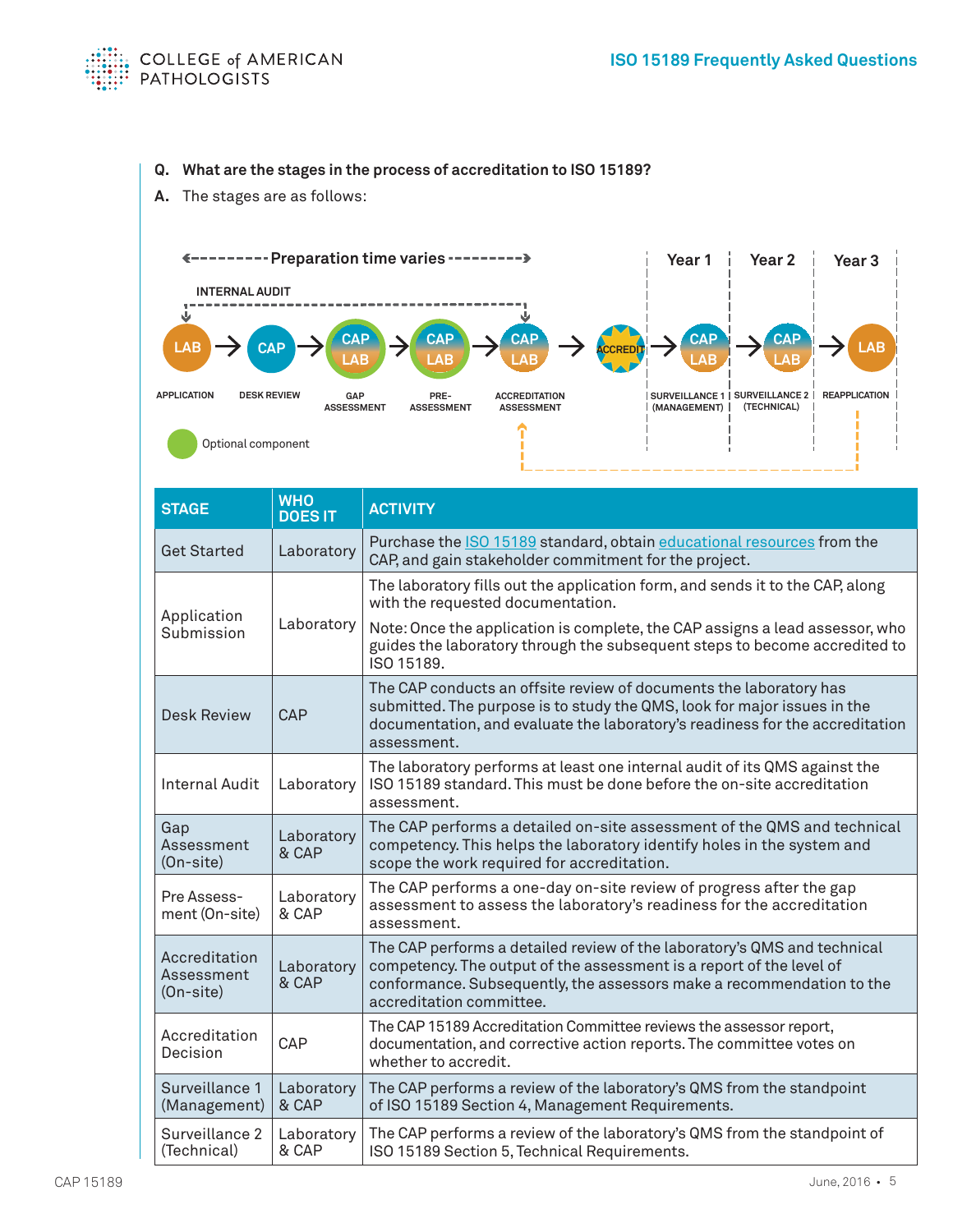

- **Q. How does the CAP ensure accurate evaluation of both QMS and technical issues in its ISO 15189 assessments?**
- **A.** The CAP assigns assessors with complimentary backgrounds—typically a lead assessor, who focuses on QMS issues, and a technical assessor with extensive knowledge of the medical laboratory environment, who focuses on technical issues.
- **Q. What are the technical factors CAP assessors use in an ISO 15189 assessment?**
- **A.** CAP assessors will conduct a thorough evaluation of all factors in a laboratory that affect the production of patient testing results. These include the following:
	- Management of technical areas
	- Effectiveness of process and interactions/handoffs
	- Effectiveness of integration and continual improvement activities in technical areas
	- Organization's ability to sustain an integrated standardized quality management systems approach across all areas of patient testing
	- Laboratory's ability to ensure quality of patient care by influencing areas beyond traditional boundaries of the laboratory
	- Integrity of technical processes, both documented and deployed

## **CAP's ISO 15189 Accreditation Program and the CAP Laboratory Accreditation Program**

- **Q. How is the ISO 15189 accreditation program different from the current Laboratory Accreditation Program?**
- **A.** The ISO 15189 program compliments the Laboratory Accreditation Program by increased focus on the management system, whereas the Laboratory Accreditation Program inspection focuses on technical procedures.

Part of the difference is based on the ISO 15189 standard:

| ISO 15189 Standard                                                                                                                                                                             | <b>CAP Laboratory Accreditation Program</b>                                                                                                                                                                       |
|------------------------------------------------------------------------------------------------------------------------------------------------------------------------------------------------|-------------------------------------------------------------------------------------------------------------------------------------------------------------------------------------------------------------------|
| Voluntary in U.S                                                                                                                                                                               | Based on CLIA (required in US)                                                                                                                                                                                    |
| Developed through international expert<br>consensus on medical laboratory best practices                                                                                                       | Exceeds U.S. federal regulatory requirements                                                                                                                                                                      |
| Focus is on process—the overarching QMS, and<br>the organization's ability to sustain an integrated<br>QMS approach across all parts of an organization<br>with which the laboratory interacts | Focus is on procedures-by integrating more<br>stringent general and discipline specific requirements<br>developed by our member experts with an emphasis on<br>technical and procedural aspects in the laboratory |

 The ISO 15189 program also differs from the CAP Laboratory Accreditation Program in terms of the accreditation staffing:

| <b>ISO 15189</b>                                                                                                                                                     | <b>CAP Laboratory Accreditation Program</b> |
|----------------------------------------------------------------------------------------------------------------------------------------------------------------------|---------------------------------------------|
| $\mid$ Full time ISO 15189 assessors, with backgrounds $\mid$ Volunteer peer assessors who currently work in<br>in quality management and medical laboratory<br>work | l medical laboratories                      |